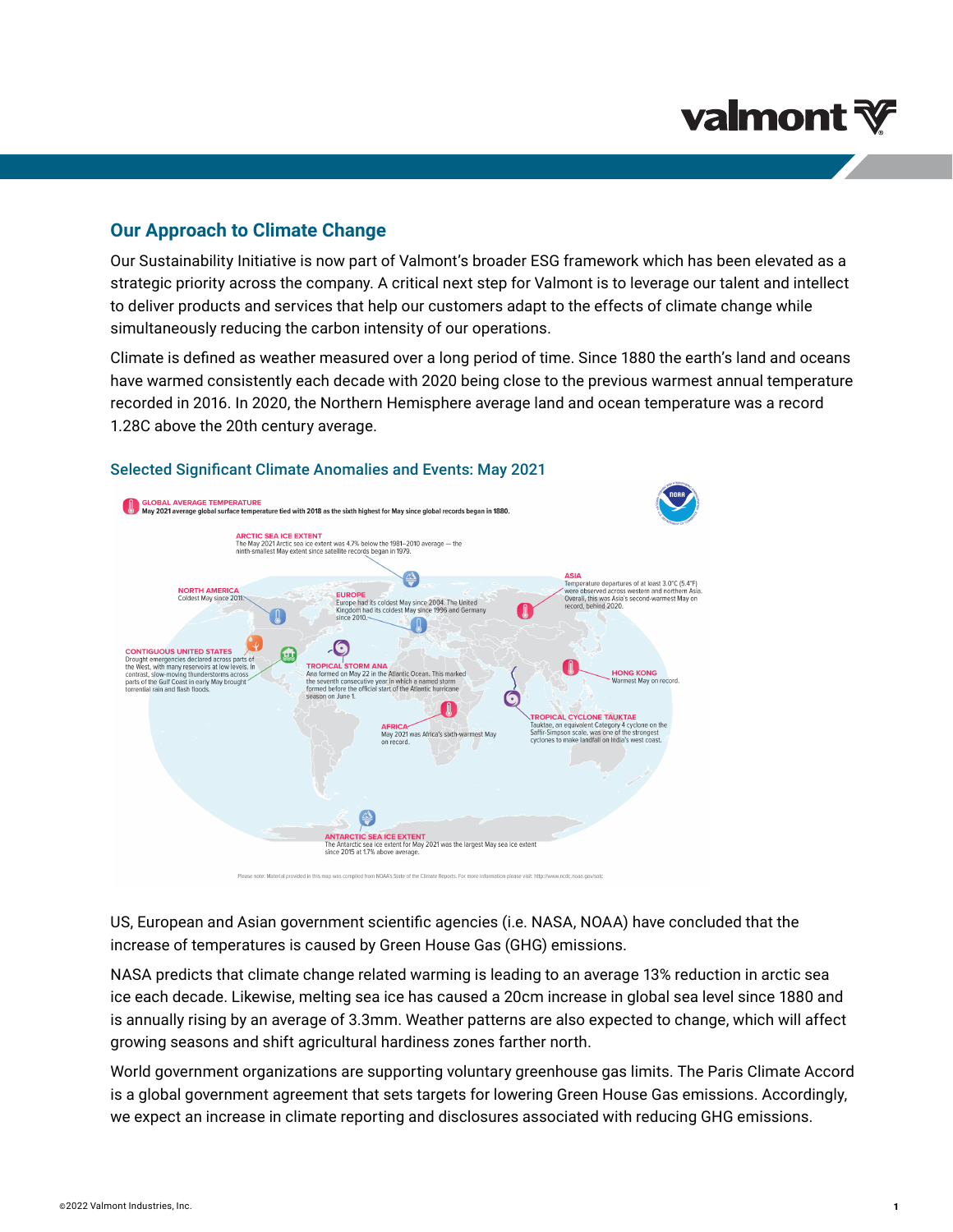# **valmont**

Investors increasingly use climate change as a differentiator when selecting investments. To meet this increased interest, the World Business Council for Sustainable Development, World Bank and various market indexes, and corporate governance ratings agencies are building frameworks for measuring businesses commitment and actions in addressing climate change.

Noted water policy expert and advisor to the World Bank, John Briscoe, has indicated that 80% of the adaptations driven by climate change will relate to water issues. This creates an opportunity for Valmont to leverage its expertise to help farmers, communities and countries adapt to the worst climate impacts through the development of more robust coastal infrastructure, better water management and increasingly efficient agricultural irrigation.

For these and other important reasons, Valmont's Environmental Responsibility and Sustainability Support Team proposes that Valmont make a Statement on Climate Change.

The following is a proposed Corporate Statement on Climate Change. It is our road map for the next stage of Valmont's Sustainability Initiative.

### **I. Valmont's Corporate Statement on Climate Change**

Valmont Industries recognizes that greenhouse (GHG) emissions impacts our climate. We believe that Climate Change is a serious issue that will require shared effort between government, business and the global community to address.

The needs of our customers to adapt to the effects of climate change and mitigate their carbon emissions will make the products and services that we provide increasingly important.

We will work to measure, report and cost effectively reduce the carbon intensity of our manufacturing operations and ensure our facilities are prepared to manage climate related risks.

Our approach to climate change is reflected in five guiding principles:

- We believe that robust economic growth and prosperity, particularly in the developing world, is essential to mitigating and adapting to the effects of climate change.
- We believe that climate proofing through the development of better and more resilient infrastructure should be the corner stone of climate adaptation strategy.
- We believe that technical innovation is critical to transitioning the world to lower carbon emitting sources of energy and ensuring that it is affordable, reliable and increasingly available across the globe. To this end, our solar tracking systems are helping to generate over 2.2 GW of solar energy worldwide.
- We believe that the efficient use of large-scale mechanized irrigation is absolutely essential to feeding a growing global population and is a critical tool farmers need to adapt to changing weather, growing seasons and to protect sensitive aquifers through greater water efficiency.
- Addressing Climate Change is a strategic priority across our business. This is not only correlated to the elevation of our ESG commitments but also because it's the right thing to do.